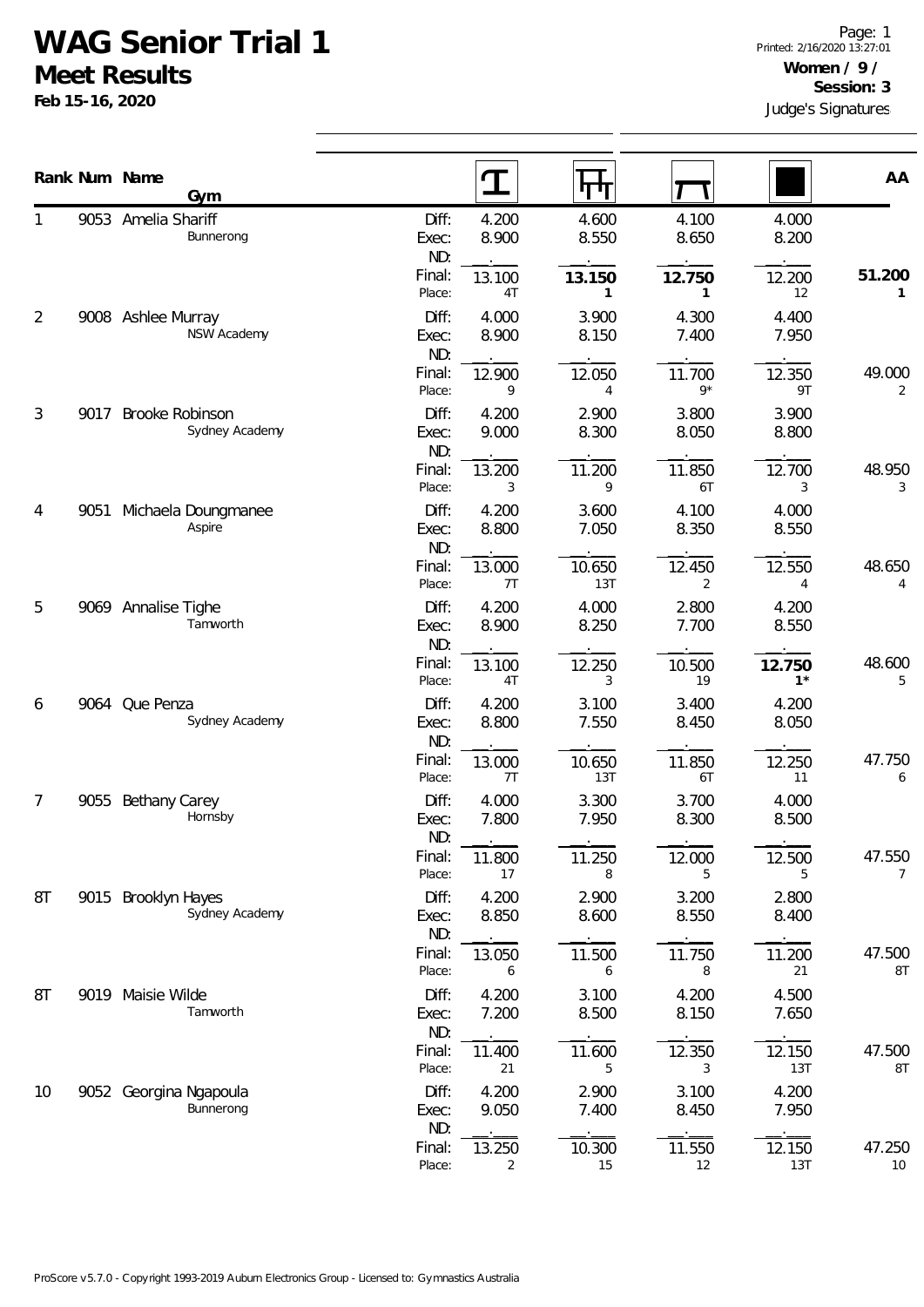## **WAG Senior Trial 1**

**Meet Results**

**Feb 15-16, 2020**

|    | Rank Num Name<br>Gym                    |                       |                |                          |                |                | AA           |
|----|-----------------------------------------|-----------------------|----------------|--------------------------|----------------|----------------|--------------|
| 11 | 9063 Jasmine Footit<br>Sydney Academy   | Diff:<br>Exec:<br>ND: | 4.200<br>9.300 | 2.300<br>7.950           | 3.700<br>7.200 | 3.900<br>8.550 |              |
|    |                                         | Final:<br>Place:      | 13.500<br>1    | 10.250<br>16             | 10.900<br>15   | 12.450<br>6    | 47.100<br>11 |
| 12 | 9013 Stella Robertson<br>Pymble         | Diff:<br>Exec:<br>ND: | 4.200<br>8.550 | 3.800<br>6.000           | 4.000<br>8.300 | 3.900<br>8.100 |              |
|    |                                         | Final:<br>Place:      | 12.750<br>10   | 9.800<br>17              | 12.300<br>4    | 12.000<br>16   | 46.850<br>12 |
| 13 | 9056 Nina Kesby<br>Hornsby              | Diff:<br>Exec:<br>ND: | 3.500<br>9.050 | 3.600<br>8.950           | 3.700<br>6.550 | 3.900<br>7.450 |              |
|    |                                         | Final:<br>Place:      | 12.550<br>11   | 12.550<br>2              | 10.250<br>21T  | 11.350<br>20   | 46.700<br>13 |
| 14 | 9070 Emelia Withers<br>Wollongong       | Diff:<br>Exec:<br>ND: | 2.500<br>9.000 | 2.900<br>8.000           | 4.300<br>7.400 | 3.900<br>8.500 |              |
|    |                                         | Final:<br>Place:      | 11.500<br>18   | 10.900<br>11             | 11.700<br>$9*$ | 12.400<br>7T   | 46.500<br>14 |
| 15 | 9002 Alyssa Leong<br>Hornsby            | Diff:<br>Exec:<br>ND: | 3.500<br>8.850 | 3.800<br>7.500           | 3.300<br>7.100 | 4.100<br>8.300 |              |
|    |                                         | Final:<br>Place:      | 12.350<br>13T  | 11.300<br>$\overline{7}$ | 10.400<br>20   | 12.400<br>7T   | 46.450<br>15 |
| 16 | 9068 Paige Seaton<br>Tamworth           | Diff:<br>Exec:<br>ND: | 4.200<br>8.100 | 3.600<br>7.250           | 3.900<br>7.250 | 4.000<br>7.750 |              |
|    |                                         | Final:<br>Place:      | 12.300<br>16   | 10.850<br>12             | 11.150<br>13T  | 11.750<br>19   | 46.050<br>16 |
| 17 | 9024 Yasmim Ramos<br>Wollongong         | Diff:<br>Exec:<br>ND: | 2.500<br>8.950 | 2.900<br>8.250           | 3.200<br>7.950 | 3.800<br>8.250 |              |
|    |                                         | Final:<br>Place:      | 11.450<br>19T  | 11.150<br>10             | 11.150<br>13T  | 12.050<br>15   | 45.800<br>17 |
| 18 | 9066 Josie Douglas<br>Tamworth          | Diff:<br>Exec:<br>ND: | 4.200<br>7.150 | 2.900<br>6.250           | 3.100<br>8.550 | 3.700<br>8.650 |              |
|    |                                         | Final:<br>Place:      | 11.350<br>22   | 9.150<br>19              | 11.650<br>11   | 12.350<br>9T   | 44.500<br>18 |
| 19 | 9001 Satine Rizzo<br>Australian Academy | Diff:<br>Exec:<br>ND: | 4.000<br>8.500 | 2.900<br>5.950           | 3.200<br>6.950 | 4.600<br>7.350 |              |
|    |                                         | Final:<br>Place:      | 12.500<br>12   | 8.850<br>20              | 10.150<br>23   | 11.950<br>17   | 43.450<br>19 |
| 20 | 9067 Amber Downes<br>Tamworth           | Diff:<br>Exec:<br>ND: | 4.200<br>7.000 | 2.900<br>5.900           | 3.500<br>7.050 | 4.200<br>8.550 |              |
|    |                                         | Final:<br>Place:      | 11.200<br>23   | 8.800<br>21              | 10.550<br>18   | 12.750<br>$1*$ | 43.300<br>20 |